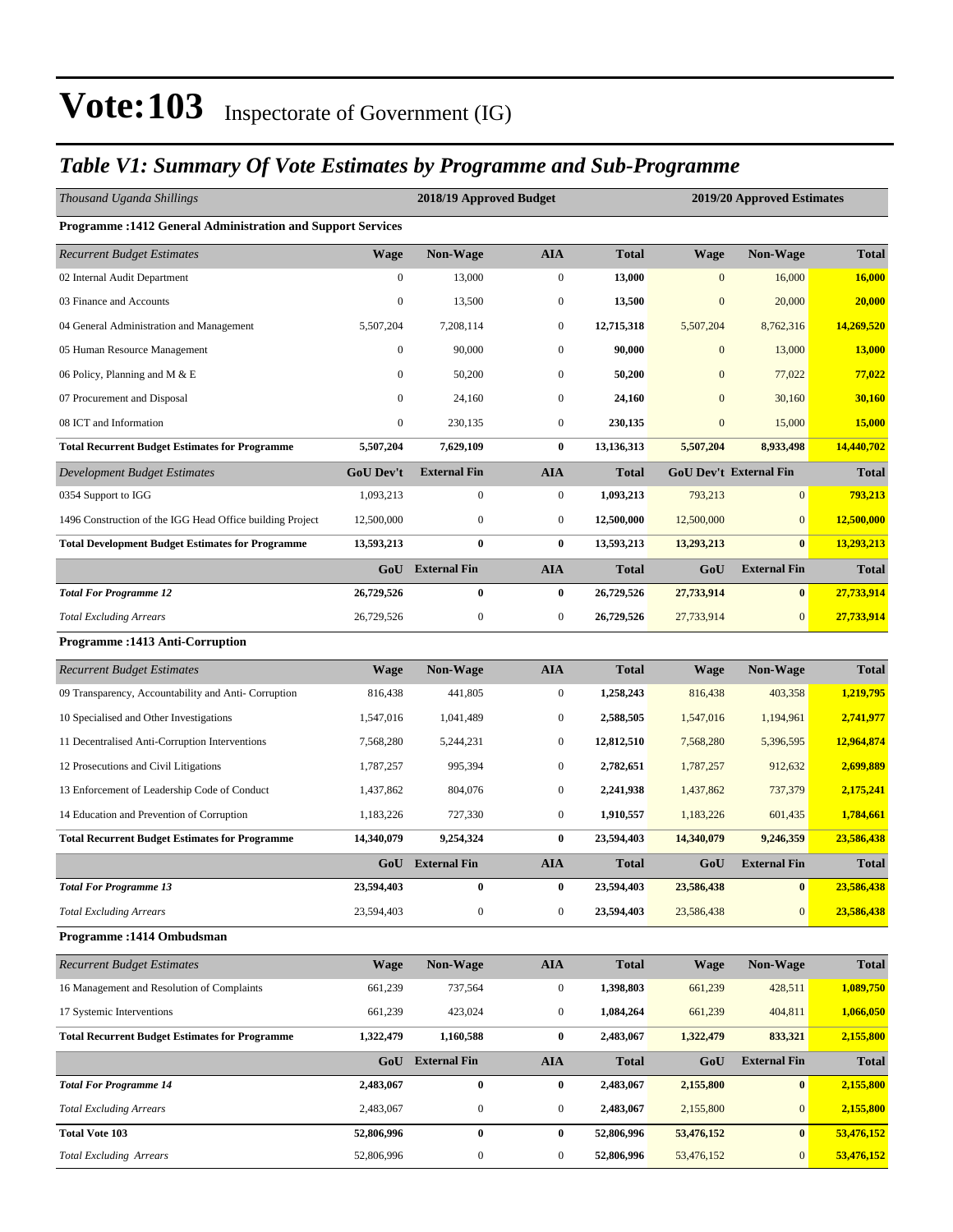## *Table V2: Summary Vote Estimates by Item*

| Thousand Uganda Shillings                                   |            | 2018/19 Approved Budget |                  |                  |                  | 2019/20Approved Estimates |                         |  |
|-------------------------------------------------------------|------------|-------------------------|------------------|------------------|------------------|---------------------------|-------------------------|--|
|                                                             | GoU        | <b>External Fin</b>     | <b>AIA</b>       | <b>Total</b>     | GoU              | <b>External Fin</b>       | <b>Total</b>            |  |
| <b>Employees, Goods and Services (Outputs Provided)</b>     | 39,481,626 | $\boldsymbol{0}$        | $\bf{0}$         | 39,481,626       | 40,876,152       | $\bf{0}$                  | 40,876,152              |  |
| 211103 Allowances (Inc. Casuals, Temporary)                 | 2,892,131  | $\bf{0}$                | $\bf{0}$         | 2,892,131        | 2,917,933        | $\bf{0}$                  | 2,917,933               |  |
| 211104 Statutory salaries                                   | 21,169,761 | 0                       | $\bf{0}$         | 21,169,761       | 21,169,761       | $\bf{0}$                  | 21,169,761              |  |
| 212101 Social Security Contributions                        | 2,090,802  | $\bf{0}$                | $\bf{0}$         | 2,090,802        | 2,291,049        | $\bf{0}$                  | 2,291,049               |  |
| 213001 Medical expenses (To employees)                      | 300,200    | 0                       | $\bf{0}$         | 300,200          | 320,000          | $\bf{0}$                  | 320,000                 |  |
| 213002 Incapacity, death benefits and funeral expenses      | 27,000     | $\bf{0}$                | $\bf{0}$         | 27,000           | 27,000           | $\bf{0}$                  | 27,000                  |  |
| 213004 Gratuity Expenses                                    | 5,746,466  | 0                       | $\bf{0}$         | 5,746,466        | 6,396,310        | $\bf{0}$                  | 6,396,310               |  |
| 221001 Advertising and Public Relations                     | 45,189     | 0                       | $\bf{0}$         | 45,189           | 45,189           | $\bf{0}$                  | 45,189                  |  |
| 221002 Workshops and Seminars                               | 104,200    | 0                       | $\bf{0}$         | 104,200          | 207,000          | $\bf{0}$                  | 207,000                 |  |
| 221003 Staff Training                                       | 78,300     | $\bf{0}$                | $\bf{0}$         | 78,300           | 250,000          | $\bf{0}$                  | 250,000                 |  |
| 221006 Commissions and related charges                      | 276,786    | $\bf{0}$                | $\bf{0}$         | 276,786          | 306,946          | $\bf{0}$                  | 306,946                 |  |
| 221007 Books, Periodicals & Newspapers                      | 28,267     | 0                       | $\bf{0}$         | 28,267           | 28,267           | $\bf{0}$                  | 28,267                  |  |
| 221008 Computer supplies and Information Technology<br>(TT) | 163,730    | 0                       | $\bf{0}$         | 163,730          | 163,730          | $\bf{0}$                  | 163,730                 |  |
| 221009 Welfare and Entertainment                            | 143,179    | $\bf{0}$                | $\bf{0}$         | 143,179          | 143,179          | $\bf{0}$                  | 143,179                 |  |
| 221011 Printing, Stationery, Photocopying and Binding       | 153,267    | $\boldsymbol{0}$        | $\bf{0}$         | 153,267          | 153,267          | $\bf{0}$                  | 153,267                 |  |
| 221012 Small Office Equipment                               | 9,720      | 0                       | $\bf{0}$         | 9,720            | $\bf{0}$         | $\bf{0}$                  | $\bf{0}$                |  |
| 221017 Subscriptions                                        | 49,275     | 0                       | $\bf{0}$         | 49,275           | 49,275           | $\bf{0}$                  | 49,275                  |  |
| 222001 Telecommunications                                   | 263,340    | $\bf{0}$                | $\bf{0}$         | 263,340          | 263,340          | $\bf{0}$                  | 263,340                 |  |
| 222003 Information and communications technology<br>(ICT)   | 52,906     | $\bf{0}$                | $\bf{0}$         | 52,906           | 52,906           | $\bf{0}$                  | 52,906                  |  |
| 223003 Rent – (Produced Assets) to private entities         | 2,586,882  | 0                       | $\bf{0}$         | 2,586,882        | 2,746,793        | $\bf{0}$                  | 2,746,793               |  |
| 223004 Guard and Security services                          | $\bf{0}$   | $\bf{0}$                | $\bf{0}$         | 0                | 470,000          | $\bf{0}$                  | 470,000                 |  |
| 223005 Electricity                                          | 125,000    | 0                       | $\bf{0}$         | 125,000          | 130,000          | $\bf{0}$                  | 130,000                 |  |
| 224003 Classified Expenditure                               | 145,000    | $\boldsymbol{0}$        | $\bf{0}$         | 145,000          | 145,000          | $\bf{0}$                  | 145,000                 |  |
| 224004 Cleaning and Sanitation                              | $\bf{0}$   | 0                       | $\bf{0}$         | $\boldsymbol{0}$ | 107,400          | $\bf{0}$                  | 107,400                 |  |
| 225001 Consultancy Services- Short term                     | 27,000     | 0                       | $\bf{0}$         | 27,000           | $\bf{0}$         | $\bf{0}$                  | $\bf{0}$                |  |
| 227001 Travel inland                                        | 1,941,374  | $\bf{0}$                | $\bf{0}$         | 1,941,374        | 1,391,944        | $\bf{0}$                  | 1,391,944               |  |
| 227002 Travel abroad                                        | 64,719     | 0                       | $\bf{0}$         | 64,719           | 64,719           | $\bf{0}$                  | 64,719                  |  |
| 227004 Fuel, Lubricants and Oils                            | 569,458    | $\bf{0}$                | $\bf{0}$         | 569,458          | 553,671          | $\bf{0}$                  | 553,671                 |  |
| 228001 Maintenance - Civil                                  | 61,160     | 0                       | $\bf{0}$         | 61,160           | 28,640           | $\bf{0}$                  | 28,640                  |  |
| 228002 Maintenance - Vehicles                               | 307,599    | 0                       | $\bf{0}$         | 307,599          | 393,199          | $\bf{0}$                  | 393,199                 |  |
| 228003 Maintenance – Machinery, Equipment $\&$<br>Furniture | 48,836     | $\boldsymbol{0}$        | $\bf{0}$         | 48,836           | 48,836           | $\bf{0}$                  | 48,836                  |  |
| 282101 Donations                                            | 10,080     | $\boldsymbol{0}$        | $\bf{0}$         | 10,080           | 10,800           | $\bf{0}$                  | 10,800                  |  |
| <b>Investment</b> (Capital Purchases)                       | 13,325,370 | $\bf{0}$                | $\bf{0}$         | 13,325,370       | 12,600,000       | $\bf{0}$                  | 12,600,000              |  |
| 312101 Non-Residential Buildings                            | 12,500,000 | $\bf{0}$                | $\bf{0}$         | 12,500,000       | 12,500,000       | $\bf{0}$                  | 12,500,000              |  |
| 312201 Transport Equipment                                  | 400,000    | $\boldsymbol{0}$        | $\bf{0}$         | 400,000          | $\boldsymbol{0}$ | $\bf{0}$                  | $\bf{0}$                |  |
| 312203 Furniture & Fixtures                                 | 200,000    | $\bf{0}$                | $\bf{0}$         | 200,000          | $\bf{0}$         | $\bf{0}$                  | $\overline{\mathbf{0}}$ |  |
| 312213 ICT Equipment                                        | 225,370    | $\bf{0}$                | $\bf{0}$         | 225,370          | 100,000          | $\bf{0}$                  | 100,000                 |  |
| <b>Grand Total Vote 103</b>                                 | 52,806,996 | $\bf{0}$                | $\bf{0}$         | 52,806,996       | 53,476,152       | $\bf{0}$                  | 53,476,152              |  |
| <b>Total Excluding Arrears</b>                              | 52,806,996 | $\boldsymbol{0}$        | $\boldsymbol{0}$ | 52,806,996       | 53,476,152       | $\mathbf{0}$              | 53,476,152              |  |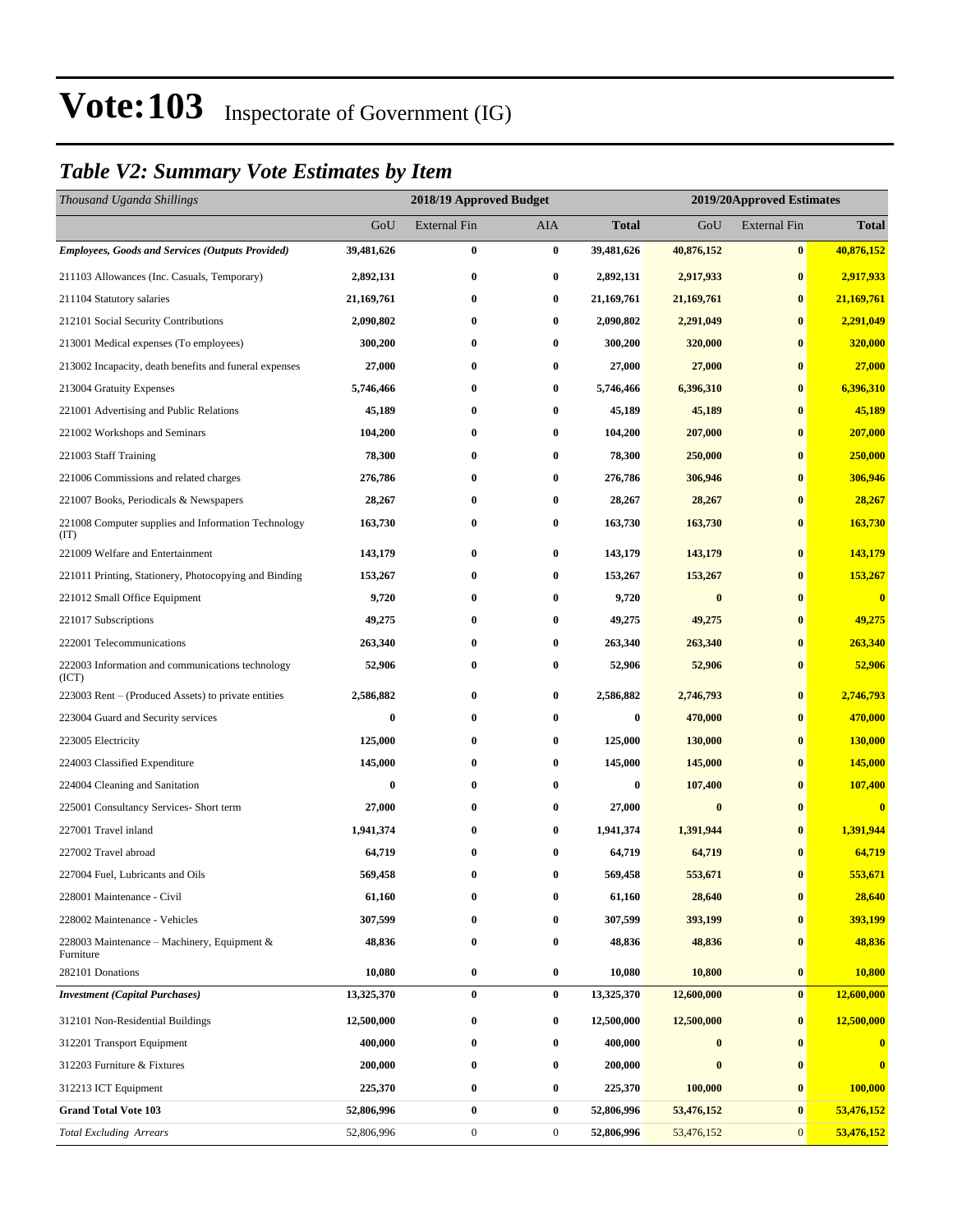## *Table V3: Detailed Estimates by Programme, Sub Programme, Output and Item*

### *Programme :1412 General Administration and Support Services*

*Recurrent Budget Estimates*

### **SubProgramme 02 Internal Audit Department**

| Thousand Uganda Shillings                                    |                  | 2018/19 Approved Budget |                  |              |                       | 2019/20 Approved Estimates |              |  |  |
|--------------------------------------------------------------|------------------|-------------------------|------------------|--------------|-----------------------|----------------------------|--------------|--|--|
| <b>Outputs Provided</b>                                      | Wage             | Non Wage                | AIA              | <b>Total</b> | Wage                  | Non Wage                   | <b>Total</b> |  |  |
| <b>Output 141201 Administration &amp; Support services</b>   |                  |                         |                  |              |                       |                            |              |  |  |
| 227001 Travel inland                                         | $\boldsymbol{0}$ | 13,000                  | $\boldsymbol{0}$ | 13,000       | $\mathbf{0}$          | 16,000                     | 16,000       |  |  |
| <b>Total Cost of Output 01</b>                               | 0                | 13,000                  | 0                | 13,000       | $\boldsymbol{\theta}$ | 16,000                     | 16,000       |  |  |
| <b>Total Cost Of Outputs Provided</b>                        | $\bf{0}$         | 13,000                  | 0                | 13,000       | $\bf{0}$              | 16,000                     | 16,000       |  |  |
| <b>Total Cost for SubProgramme 02</b>                        | $\bf{0}$         | 13,000                  | 0                | 13,000       | $\bf{0}$              | 16,000                     | 16,000       |  |  |
| <b>Total Excluding Arrears</b>                               | $\boldsymbol{0}$ | 13,000                  | $\boldsymbol{0}$ | 13,000       | $\boldsymbol{0}$      | 16,000                     | 16,000       |  |  |
| <b>SubProgramme 03 Finance and Accounts</b>                  |                  |                         |                  |              |                       |                            |              |  |  |
| Thousand Uganda Shillings                                    |                  | 2018/19 Approved Budget |                  |              |                       | 2019/20 Approved Estimates |              |  |  |
| <b>Outputs Provided</b>                                      | Wage             | Non Wage                | AIA              | <b>Total</b> | Wage                  | Non Wage                   | <b>Total</b> |  |  |
| <b>Output 141201 Administration &amp; Support services</b>   |                  |                         |                  |              |                       |                            |              |  |  |
| 227001 Travel inland                                         | $\boldsymbol{0}$ | 13,500                  | $\boldsymbol{0}$ | 13,500       | $\mathbf{0}$          | 20,000                     | 20,000       |  |  |
| <b>Total Cost of Output 01</b>                               | 0                | 13,500                  | 0                | 13,500       | $\boldsymbol{\theta}$ | 20,000                     | 20,000       |  |  |
| <b>Total Cost Of Outputs Provided</b>                        | $\bf{0}$         | 13,500                  | 0                | 13,500       | $\bf{0}$              | 20,000                     | 20,000       |  |  |
| <b>Total Cost for SubProgramme 03</b>                        | $\bf{0}$         | 13,500                  | 0                | 13,500       | $\bf{0}$              | 20,000                     | 20,000       |  |  |
| <b>Total Excluding Arrears</b>                               | $\boldsymbol{0}$ | 13,500                  | $\boldsymbol{0}$ | 13,500       | $\mathbf{0}$          | 20,000                     | 20,000       |  |  |
| <b>SubProgramme 04 General Administration and Management</b> |                  |                         |                  |              |                       |                            |              |  |  |
| Thousand Uganda Shillings                                    |                  | 2018/19 Approved Budget |                  |              |                       | 2019/20 Approved Estimates |              |  |  |
| <b>Outputs Provided</b>                                      | Wage             | Non Wage                | AIA              | <b>Total</b> | Wage                  | Non Wage                   | <b>Total</b> |  |  |
| <b>Output 141201 Administration &amp; Support services</b>   |                  |                         |                  |              |                       |                            |              |  |  |
| 211103 Allowances (Inc. Casuals, Temporary)                  | $\boldsymbol{0}$ | 1,153,898               | $\boldsymbol{0}$ | 1,153,898    | $\mathbf{0}$          | 1,376,933                  | 1,376,933    |  |  |
| 211104 Statutory salaries                                    | 5,507,204        | $\mathbf{0}$            | $\boldsymbol{0}$ | 5,507,204    | 5,507,204             | $\mathbf{0}$               | 5,507,204    |  |  |
| 212101 Social Security Contributions                         | $\boldsymbol{0}$ | 524,547                 | $\boldsymbol{0}$ | 524,547      | $\mathbf{0}$          | 572,762                    | 572,762      |  |  |
| 213001 Medical expenses (To employees)                       | $\boldsymbol{0}$ | 300,200                 | $\boldsymbol{0}$ | 300,200      | $\mathbf{0}$          | 320,000                    | 320,000      |  |  |
| 213002 Incapacity, death benefits and funeral expenses       | $\boldsymbol{0}$ | 27,000                  | $\boldsymbol{0}$ | 27,000       | $\mathbf{0}$          | 27,000                     | 27,000       |  |  |
| 213004 Gratuity Expenses                                     | $\boldsymbol{0}$ | 1,406,969               | $\boldsymbol{0}$ | 1,406,969    | $\mathbf{0}$          | 1,535,114                  | 1,535,114    |  |  |
| 221001 Advertising and Public Relations                      | $\boldsymbol{0}$ | 12,757                  | $\boldsymbol{0}$ | 12,757       | $\mathbf{0}$          | 25,189                     | 25,189       |  |  |
| 221002 Workshops and Seminars                                | 0                | 35,000                  | $\boldsymbol{0}$ | 35,000       | $\mathbf{0}$          | 45,000                     | 45,000       |  |  |
| 221003 Staff Training                                        | $\boldsymbol{0}$ | $\overline{0}$          | $\boldsymbol{0}$ | $\bf{0}$     | $\boldsymbol{0}$      | 50,000                     | 50,000       |  |  |
| 221006 Commissions and related charges                       | $\boldsymbol{0}$ | 256,626                 | $\boldsymbol{0}$ | 256,626      | $\mathbf{0}$          | 276,786                    | 276,786      |  |  |
| 221007 Books, Periodicals & Newspapers                       | $\boldsymbol{0}$ | 28,267                  | $\boldsymbol{0}$ | 28,267       | $\mathbf{0}$          | 28,267                     | 28,267       |  |  |
| 221008 Computer supplies and Information Technology (IT)     | $\boldsymbol{0}$ | $\boldsymbol{0}$        | $\boldsymbol{0}$ | $\bf{0}$     | $\boldsymbol{0}$      | 163,730                    | 163,730      |  |  |
| 221009 Welfare and Entertainment                             | $\boldsymbol{0}$ | 143,179                 | $\boldsymbol{0}$ | 143,179      | $\mathbf{0}$          | 143,179                    | 143,179      |  |  |
| 221011 Printing, Stationery, Photocopying and Binding        | $\boldsymbol{0}$ | 153,267                 | $\boldsymbol{0}$ | 153,267      | $\mathbf{0}$          | 153,267                    | 153,267      |  |  |
| 221012 Small Office Equipment                                | $\boldsymbol{0}$ | 9,720                   | $\boldsymbol{0}$ | 9,720        | $\mathbf{0}$          | $\mathbf{0}$               | $\bf{0}$     |  |  |
| 221017 Subscriptions                                         | $\boldsymbol{0}$ | 49,275                  | $\boldsymbol{0}$ | 49,275       | $\mathbf{0}$          | 49,275                     | 49,275       |  |  |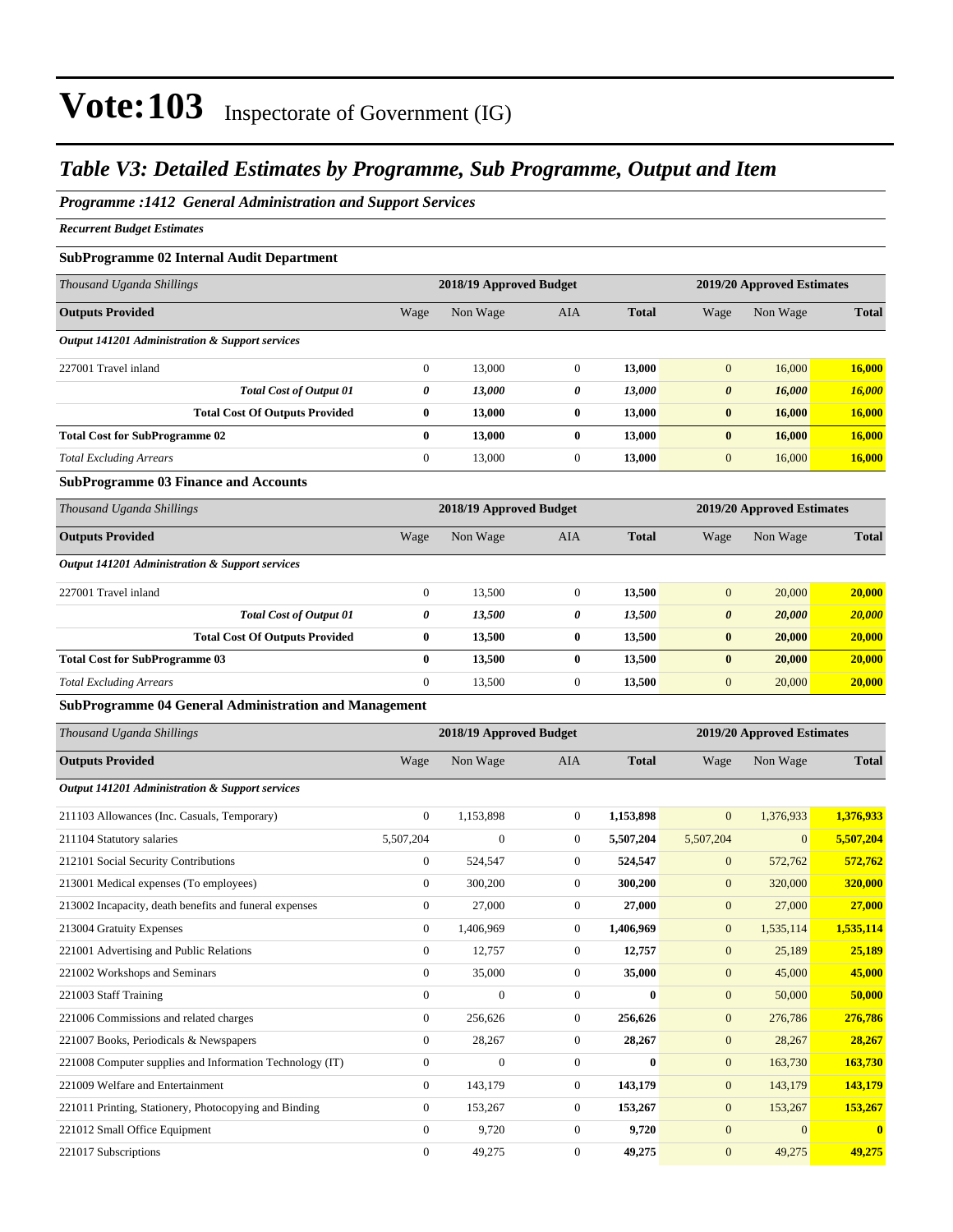| 222001 Telecommunications                              | $\overline{0}$ | 43,550       | $\overline{0}$ | 43,550       | $\mathbf{0}$   | 263,340        | 263,340                 |
|--------------------------------------------------------|----------------|--------------|----------------|--------------|----------------|----------------|-------------------------|
| 222003 Information and communications technology (ICT) | $\mathbf{0}$   | $\mathbf{0}$ | $\mathbf{0}$   | $\bf{0}$     | $\mathbf{0}$   | 52,906         | 52,906                  |
| 223003 Rent – (Produced Assets) to private entities    | $\mathbf{0}$   | 2,203,634    | $\mathbf{0}$   | 2,203,634    | $\mathbf{0}$   | 2,136,000      | 2,136,000               |
| 223004 Guard and Security services                     | $\mathbf{0}$   | $\mathbf{0}$ | $\mathbf{0}$   | $\bf{0}$     | $\mathbf{0}$   | 470,000        | 470,000                 |
| 223005 Electricity                                     | $\mathbf{0}$   | 125,000      | $\mathbf{0}$   | 125,000      | $\mathbf{0}$   | 130,000        | 130,000                 |
| 224003 Classified Expenditure                          | $\mathbf{0}$   | 36,000       | $\Omega$       | 36,000       | $\mathbf{0}$   | $\overline{0}$ | $\overline{\mathbf{0}}$ |
| 224004 Cleaning and Sanitation                         | $\overline{0}$ | $\mathbf{0}$ | $\mathbf{0}$   | $\mathbf{0}$ | $\mathbf{0}$   | 107,400        | 107,400                 |
| 225001 Consultancy Services- Short term                | $\mathbf{0}$   | 27,000       | $\mathbf{0}$   | 27,000       | $\overline{0}$ | $\overline{0}$ | $\mathbf{0}$            |
| 227001 Travel inland                                   | $\Omega$       | 184,955      | $\Omega$       | 184,955      | $\mathbf{0}$   | 260,000        | 260,000                 |
| 227002 Travel abroad                                   | $\mathbf{0}$   | 64,719       | $\mathbf{0}$   | 64,719       | $\mathbf{0}$   | 64,719         | 64,719                  |
| 227004 Fuel, Lubricants and Oils                       | $\Omega$       | 265,863      | $\Omega$       | 265,863      | $\mathbf{0}$   | 285,863        | 285,863                 |
| 228001 Maintenance - Civil                             | $\mathbf{0}$   | 61,160       | $\mathbf{0}$   | 61,160       | $\mathbf{0}$   | 28,640         | 28,640                  |
| 228002 Maintenance - Vehicles                          | $\Omega$       | 77,310       | $\mathbf{0}$   | 77,310       | $\mathbf{0}$   | 137,310        | 137,310                 |
| 228003 Maintenance – Machinery, Equipment & Furniture  | $\overline{0}$ | 8,139        | $\mathbf{0}$   | 8,139        | $\mathbf{0}$   | 48.836         | 48,836                  |
| 282101 Donations                                       | $\mathbf{0}$   | 10,080       | $\mathbf{0}$   | 10,080       | $\mathbf{0}$   | 10,800         | 10,800                  |
| <b>Total Cost of Output 01</b>                         | 5,507,204      | 7,208,114    | 0              | 12,715,318   | 5,507,204      | 8,762,316      | 14,269,520              |
| <b>Total Cost Of Outputs Provided</b>                  | 5,507,204      | 7,208,114    | $\bf{0}$       | 12,715,318   | 5,507,204      | 8,762,316      | 14,269,520              |
| <b>Total Cost for SubProgramme 04</b>                  | 5,507,204      | 7,208,114    | $\bf{0}$       | 12,715,318   | 5,507,204      | 8,762,316      | 14,269,520              |
| <b>Total Excluding Arrears</b>                         | 5,507,204      | 7,208,114    | $\mathbf{0}$   | 12,715,318   | 5,507,204      | 8,762,316      | 14,269,520              |
|                                                        |                |              |                |              |                |                |                         |

### **SubProgramme 05 Human Resource Management**

| Thousand Uganda Shillings                                            |                | 2018/19 Approved Budget |                |              | 2019/20 Approved Estimates |          |              |  |  |
|----------------------------------------------------------------------|----------------|-------------------------|----------------|--------------|----------------------------|----------|--------------|--|--|
| <b>Outputs Provided</b>                                              | Wage           | Non Wage                | AIA            | <b>Total</b> | Wage                       | Non Wage | <b>Total</b> |  |  |
| Output 141219 Human Resource Management Services                     |                |                         |                |              |                            |          |              |  |  |
| 221003 Staff Training                                                | $\overline{0}$ | 78,300                  | $\Omega$       | 78,300       | $\mathbf{0}$               | $\Omega$ | $\mathbf{0}$ |  |  |
| 227001 Travel inland                                                 | $\overline{0}$ | 11,700                  | $\mathbf{0}$   | 11,700       | $\mathbf{0}$               | 13,000   | 13,000       |  |  |
| <b>Total Cost of Output 19</b>                                       | 0              | 90,000                  | 0              | 90,000       | $\boldsymbol{\theta}$      | 13,000   | 13,000       |  |  |
| <b>Total Cost Of Outputs Provided</b>                                | $\bf{0}$       | 90,000                  | $\bf{0}$       | 90,000       | $\bf{0}$                   | 13,000   | 13,000       |  |  |
| <b>Total Cost for SubProgramme 05</b>                                | $\bf{0}$       | 90,000                  | 0              | 90.000       | $\bf{0}$                   | 13,000   | 13,000       |  |  |
| <b>Total Excluding Arrears</b>                                       | $\theta$       | 90,000                  | $\overline{0}$ | 90,000       | $\boldsymbol{0}$           | 13,000   | 13,000       |  |  |
| $\mathbb{R}$ uh Programma 06 Policy Planning and M $\mathcal{R}_r$ F |                |                         |                |              |                            |          |              |  |  |

### **SubProgramme 06 Policy, Planning and M & E**

| Thousand Uganda Shillings                       | 2018/19 Approved Budget<br>2019/20 Approved Estimates |          |              |              |                       |          |              |
|-------------------------------------------------|-------------------------------------------------------|----------|--------------|--------------|-----------------------|----------|--------------|
| <b>Outputs Provided</b>                         | Wage                                                  | Non Wage | <b>AIA</b>   | <b>Total</b> | Wage                  | Non Wage | <b>Total</b> |
| Output 141201 Administration & Support services |                                                       |          |              |              |                       |          |              |
| 221002 Workshops and Seminars                   | $\theta$                                              | 30,200   | $\mathbf{0}$ | 30,200       | $\mathbf{0}$          | 42,000   | 42,000       |
| 227001 Travel inland                            | $\overline{0}$                                        | 20,000   | $\mathbf{0}$ | 20,000       | $\mathbf{0}$          | 35,022   | 35,022       |
| <b>Total Cost of Output 01</b>                  | $\boldsymbol{\theta}$                                 | 50,200   | 0            | 50,200       | $\boldsymbol{\theta}$ | 77,022   | 77,022       |
| <b>Total Cost Of Outputs Provided</b>           | $\bf{0}$                                              | 50,200   | $\bf{0}$     | 50,200       | $\bf{0}$              | 77,022   | 77,022       |
| <b>Total Cost for SubProgramme 06</b>           | $\bf{0}$                                              | 50,200   | $\bf{0}$     | 50,200       | $\bf{0}$              | 77,022   | 77,022       |
| <b>Total Excluding Arrears</b>                  | $\mathbf{0}$                                          | 50,200   | $\mathbf{0}$ | 50,200       | $\mathbf{0}$          | 77,022   | 77,022       |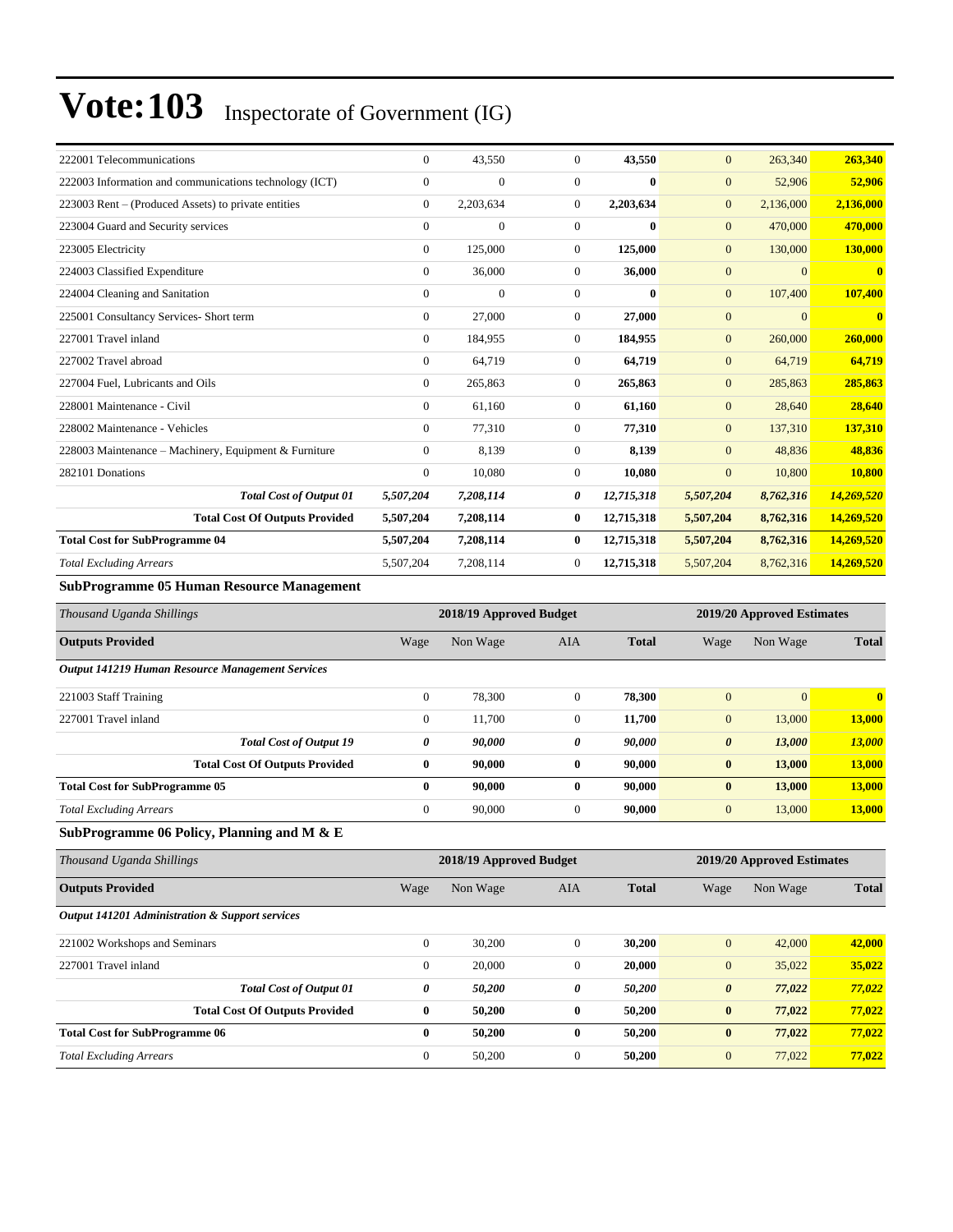### **SubProgramme 07 Procurement and Disposal**

| Thousand Uganda Shillings                                              |                        | 2018/19 Approved Budget |                  |              |                  | 2019/20 Approved Estimates |                  |  |
|------------------------------------------------------------------------|------------------------|-------------------------|------------------|--------------|------------------|----------------------------|------------------|--|
| <b>Outputs Provided</b>                                                | Wage                   | Non Wage                | AIA              | <b>Total</b> | Wage             | Non Wage                   | <b>Total</b>     |  |
| <b>Output 141201 Administration &amp; Support services</b>             |                        |                         |                  |              |                  |                            |                  |  |
| 221006 Commissions and related charges                                 | $\boldsymbol{0}$       | 20,160                  | $\mathbf{0}$     | 20,160       | $\mathbf{0}$     | 30,160                     | 30,160           |  |
| 227001 Travel inland                                                   | $\boldsymbol{0}$       | 4,000                   | $\mathbf{0}$     | 4,000        | $\boldsymbol{0}$ | $\boldsymbol{0}$           | $\mathbf{0}$     |  |
| <b>Total Cost of Output 01</b>                                         | 0                      | 24,160                  | 0                | 24,160       | 0                | 30,160                     | 30,160           |  |
| <b>Total Cost Of Outputs Provided</b>                                  | 0                      | 24,160                  | $\bf{0}$         | 24,160       | $\bf{0}$         | 30,160                     | 30,160           |  |
| <b>Total Cost for SubProgramme 07</b>                                  | $\bf{0}$               | 24,160                  | $\bf{0}$         | 24,160       | $\bf{0}$         | 30,160                     | 30,160           |  |
| <b>Total Excluding Arrears</b>                                         | $\boldsymbol{0}$       | 24,160                  | $\mathbf{0}$     | 24,160       | $\boldsymbol{0}$ | 30,160                     | 30,160           |  |
| <b>SubProgramme 08 ICT and Information</b>                             |                        |                         |                  |              |                  |                            |                  |  |
| Thousand Uganda Shillings                                              |                        | 2018/19 Approved Budget |                  |              |                  | 2019/20 Approved Estimates |                  |  |
| <b>Outputs Provided</b>                                                | Wage                   | Non Wage                | AIA              | <b>Total</b> | Wage             | Non Wage                   | <b>Total</b>     |  |
| <b>Output 141201 Administration &amp; Support services</b>             |                        |                         |                  |              |                  |                            |                  |  |
| 221008 Computer supplies and Information Technology (IT)               | $\boldsymbol{0}$       | 163,730                 | $\mathbf{0}$     | 163,730      | $\boldsymbol{0}$ | $\mathbf{0}$               | $\bf{0}$         |  |
| 222003 Information and communications technology (ICT)                 | $\boldsymbol{0}$       | 52,906                  | $\mathbf{0}$     | 52,906       | $\boldsymbol{0}$ | $\boldsymbol{0}$           | $\bf{0}$         |  |
| 227001 Travel inland                                                   | $\boldsymbol{0}$       | 13,500                  | $\boldsymbol{0}$ | 13,500       | $\mathbf{0}$     | 15,000                     | 15,000           |  |
| <b>Total Cost of Output 01</b>                                         | 0                      | 230,135                 | 0                | 230,135      | $\pmb{\theta}$   | 15,000                     | <b>15,000</b>    |  |
| <b>Total Cost Of Outputs Provided</b>                                  | 0                      | 230,135                 | $\bf{0}$         | 230,135      | $\bf{0}$         | 15,000                     | 15,000           |  |
| <b>Total Cost for SubProgramme 08</b>                                  | 0                      | 230,135                 | $\bf{0}$         | 230,135      | $\bf{0}$         | 15,000                     | 15,000           |  |
| <b>Total Excluding Arrears</b>                                         | $\boldsymbol{0}$       | 230,135                 | $\boldsymbol{0}$ | 230,135      | $\mathbf{0}$     | 15,000                     | <b>15,000</b>    |  |
| <b>Development Budget Estimates</b>                                    |                        |                         |                  |              |                  |                            |                  |  |
| Project 0354 Support to IGG                                            |                        |                         |                  |              |                  |                            |                  |  |
| Thousand Uganda Shillings                                              |                        | 2018/19 Approved Budget |                  |              |                  | 2019/20 Approved Estimates |                  |  |
| <b>Outputs Provided</b>                                                | GoU Dev't External Fin |                         | <b>AIA</b>       | <b>Total</b> |                  | GoU Dev't External Fin     | <b>Total</b>     |  |
| <b>Output 141201 Administration &amp; Support services</b>             |                        |                         |                  |              |                  |                            |                  |  |
| 221001 Advertising and Public Relations                                | $\boldsymbol{0}$       | $\boldsymbol{0}$        | $\mathbf{0}$     | $\bf{0}$     | 20,000           | $\boldsymbol{0}$           | 20,000           |  |
| 221002 Workshops and Seminars                                          | $\boldsymbol{0}$       | $\boldsymbol{0}$        | $\mathbf{0}$     | $\bf{0}$     | 120,000          | $\boldsymbol{0}$           | <b>120,000</b>   |  |
| 221003 Staff Training                                                  | $\overline{0}$         | $\mathbf{0}$            | $\Omega$         | $\bf{0}$     | 200,000          | $\overline{0}$             | 200,000          |  |
| 227001 Travel inland                                                   | 157,443                | $\boldsymbol{0}$        | $\mathbf{0}$     | 157,443      | 153,000          | $\boldsymbol{0}$           | 153,000          |  |
| 227004 Fuel, Lubricants and Oils                                       | 36,000                 | $\boldsymbol{0}$        | $\boldsymbol{0}$ | 36,000       | 100,213          | $\boldsymbol{0}$           | 100,213          |  |
| 228002 Maintenance - Vehicles                                          | 74,400                 | $\boldsymbol{0}$        | $\boldsymbol{0}$ | 74,400       | 100,000          | $\boldsymbol{0}$           | 100,000          |  |
| Total Cost Of Output 141201                                            | 267,843                | 0                       | 0                | 267,843      | 693,213          | 0                          | 693,213          |  |
| <b>Total Cost for Outputs Provided</b>                                 | 267,843                | $\boldsymbol{0}$        | $\boldsymbol{0}$ | 267,843      | 693,213          | $\mathbf{0}$               | 693,213          |  |
| <b>Capital Purchases</b>                                               | GoU Dev't External Fin |                         | <b>AIA</b>       | <b>Total</b> |                  | GoU Dev't External Fin     | <b>Total</b>     |  |
| Output 141275 Purchase of Motor Vehicles and Other Transport Equipment |                        |                         |                  |              |                  |                            |                  |  |
| 312201 Transport Equipment                                             | 400,000                | $\boldsymbol{0}$        | $\boldsymbol{0}$ | 400,000      | $\boldsymbol{0}$ | $\boldsymbol{0}$           | $\boldsymbol{0}$ |  |

|                      | Total Cost Of Output 141275                                            | 400.000 |  | 400.000 |         | $\theta$ | $\theta$ |
|----------------------|------------------------------------------------------------------------|---------|--|---------|---------|----------|----------|
|                      | Output 141276 Purchase of Office and ICT Equipment, including Software |         |  |         |         |          |          |
| 312213 ICT Equipment |                                                                        | 225,370 |  | 225,370 | 100,000 | 0        | 100,000  |
|                      | Total Cost Of Output 141276                                            | 225,370 |  | 225.370 | 100.000 | $\theta$ | 100,000  |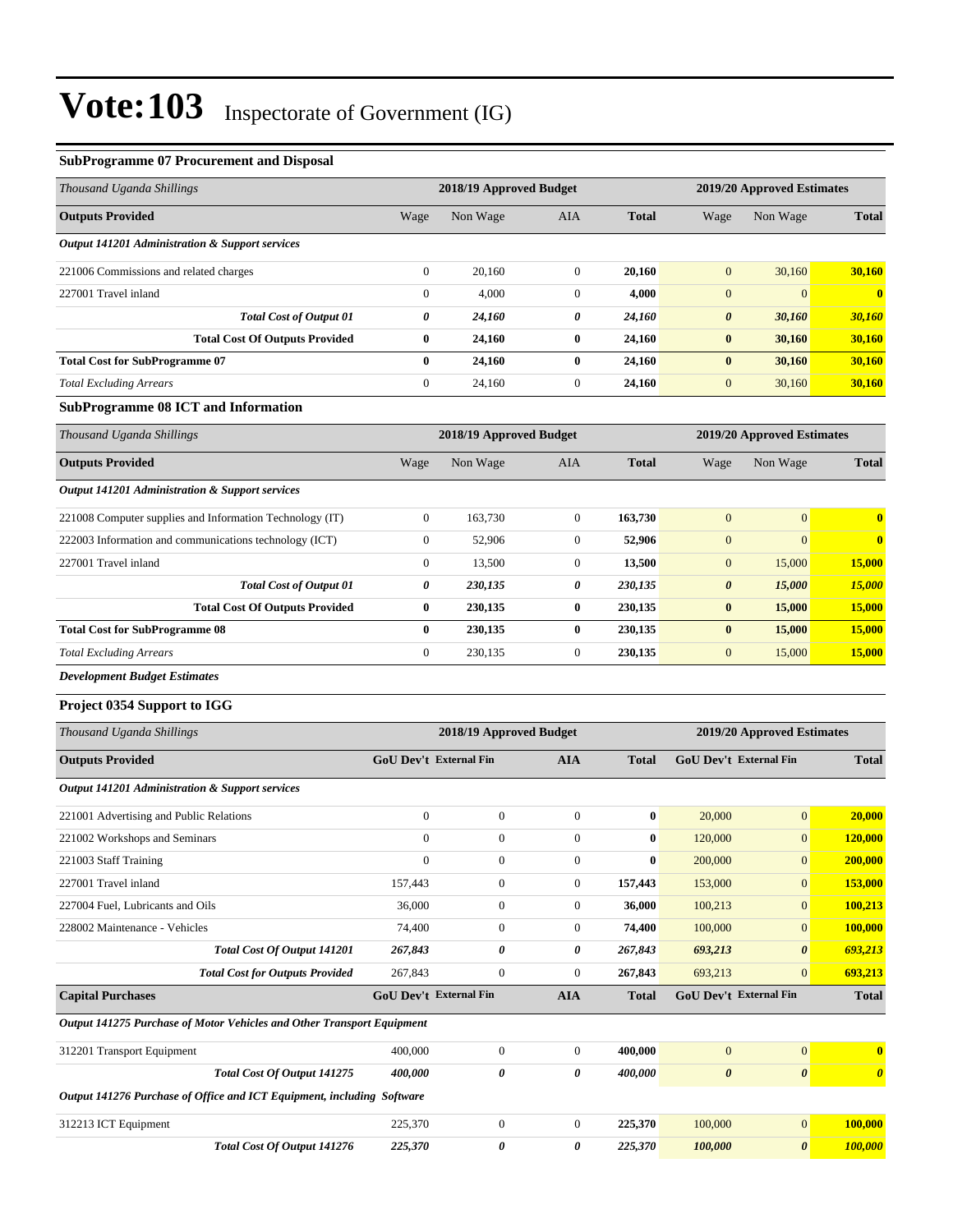| <i><b>Output 1412/6 Purchase of Office and Residential Purniture and Puttings</b></i> |                                         |           |   |  |                |                       |                |         |  |  |
|---------------------------------------------------------------------------------------|-----------------------------------------|-----------|---|--|----------------|-----------------------|----------------|---------|--|--|
| 312203 Furniture & Fixtures                                                           |                                         | 200,000   |   |  | 200,000        |                       | $\Omega$       | o.      |  |  |
|                                                                                       | <b>Total Cost Of Output 141278</b>      | 200,000   | 0 |  | <b>200,000</b> | $\boldsymbol{\theta}$ | 0              |         |  |  |
|                                                                                       | <b>Total Cost for Capital Purchases</b> | 825,370   |   |  | 825,370        | 100,000               | $\overline{0}$ | 100,000 |  |  |
| <b>Total Cost for Project: 0354</b>                                                   |                                         | 1.093.213 |   |  | 1.093.213      | 793,213               |                | 793.213 |  |  |
| <b>Total Excluding Arrears</b>                                                        |                                         | 1,093,213 |   |  | 1.093.213      | 793,213               |                | 793,213 |  |  |

## *Output 141278 Purchase of Office and Residential Furniture and Fittings*

### **Project 1496 Construction of the IGG Head Office building Project**

| Thousand Uganda Shillings                                            |            | 2018/19 Approved Budget       |                                                             |              | 2019/20 Approved Estimates |                       |              |  |  |
|----------------------------------------------------------------------|------------|-------------------------------|-------------------------------------------------------------|--------------|----------------------------|-----------------------|--------------|--|--|
| <b>Capital Purchases</b>                                             |            | <b>GoU Dev't External Fin</b> | <b>AIA</b><br><b>Total</b><br><b>GoU</b> Dev't External Fin |              |                            | <b>Total</b>          |              |  |  |
| Output 141272 Government Buildings and Administrative Infrastructure |            |                               |                                                             |              |                            |                       |              |  |  |
| 312101 Non-Residential Buildings                                     | 12,500,000 | $\mathbf{0}$                  | $\overline{0}$                                              | 12,500,000   | 12,500,000                 | $\overline{0}$        | 12,500,000   |  |  |
| Total Cost Of Output 141272                                          | 12,500,000 | 0                             | 0                                                           | 12,500,000   | 12,500,000                 | $\boldsymbol{\theta}$ | 12,500,000   |  |  |
| <b>Total Cost for Capital Purchases</b>                              | 12,500,000 | $\mathbf{0}$                  | $\overline{0}$                                              | 12,500,000   | 12,500,000                 | $\mathbf{0}$          | 12,500,000   |  |  |
| <b>Total Cost for Project: 1496</b>                                  | 12,500,000 | $\mathbf{0}$                  | $\overline{0}$                                              | 12,500,000   | 12,500,000                 | $\overline{0}$        | 12,500,000   |  |  |
| <b>Total Excluding Arrears</b>                                       | 12,500,000 | $\mathbf{0}$                  | $\overline{0}$                                              | 12,500,000   | 12,500,000                 | $\overline{0}$        | 12,500,000   |  |  |
|                                                                      | GoU        | <b>External Fin</b>           | <b>AIA</b>                                                  | <b>Total</b> | GoU                        | <b>External Fin</b>   | <b>Total</b> |  |  |
| <b>Total Cost for Programme 12</b>                                   | 26,729,526 | $\bf{0}$                      | $\bf{0}$                                                    | 26,729,526   | 27,733,914                 | $\bf{0}$              | 27,733,914   |  |  |
| <b>Total Excluding Arrears</b>                                       | 26,729,526 | $\boldsymbol{0}$              | $\overline{0}$                                              | 26,729,526   | 27,733,914                 | $\mathbf{0}$          | 27,733,914   |  |  |
|                                                                      |            |                               |                                                             |              |                            |                       |              |  |  |

## *Programme :1413 Anti-Corruption*

*Recurrent Budget Estimates*

### **SubProgramme 09 Transparency, Accountability and Anti- Corruption**

| Thousand Uganda Shillings                                             | 2018/19 Approved Budget |              |              |              |                | 2019/20 Approved Estimates |              |
|-----------------------------------------------------------------------|-------------------------|--------------|--------------|--------------|----------------|----------------------------|--------------|
| <b>Outputs Provided</b>                                               | Wage                    | Non Wage     | <b>AIA</b>   | <b>Total</b> | Wage           | Non Wage                   | <b>Total</b> |
| Output 141306 Transparency, Accountability and Anti-Corruption (TAAC) |                         |              |              |              |                |                            |              |
| 211103 Allowances (Inc. Casuals, Temporary)                           | $\boldsymbol{0}$        | 80,654       | $\mathbf{0}$ | 80,654       | $\mathbf{0}$   | 72,101                     | 72,101       |
| 211104 Statutory salaries                                             | 816,438                 | $\mathbf{0}$ | $\mathbf{0}$ | 816,438      | 816,438        | $\overline{0}$             | 816,438      |
| 212101 Social Security Contributions                                  | $\mathbf{0}$            | 72,554       | $\mathbf{0}$ | 72,554       | $\mathbf{0}$   | 79,982                     | 79,982       |
| 213004 Gratuity Expenses                                              | $\mathbf{0}$            | 224,477      | $\mathbf{0}$ | 224,477      | $\mathbf{0}$   | 251,275                    | 251,275      |
| 222001 Telecommunications                                             | $\mathbf{0}$            | 11,679       | $\Omega$     | 11,679       | $\mathbf{0}$   | $\overline{0}$             | $\mathbf{0}$ |
| 227001 Travel inland                                                  | $\mathbf{0}$            | 52,441       | $\mathbf{0}$ | 52,441       | $\overline{0}$ | $\overline{0}$             | $\mathbf{0}$ |
| <b>Total Cost of Output 06</b>                                        | 816,438                 | 441,805      | 0            | 1,258,243    | 816,438        | 403,358                    | 1,219,795    |
| <b>Total Cost Of Outputs Provided</b>                                 | 816,438                 | 441,805      | 0            | 1,258,243    | 816,438        | 403,358                    | 1,219,795    |
| <b>Total Cost for SubProgramme 09</b>                                 | 816,438                 | 441,805      | 0            | 1,258,243    | 816,438        | 403,358                    | 1,219,795    |
| <b>Total Excluding Arrears</b>                                        | 816,438                 | 441,805      | $\Omega$     | 1,258,243    | 816,438        | 403,358                    | 1,219,795    |

#### **SubProgramme 10 Specialised and Other Investigations**

| Thousand Uganda Shillings                   |           | 2018/19 Approved Budget |          | 2019/20 Approved Estimates |              |                |              |
|---------------------------------------------|-----------|-------------------------|----------|----------------------------|--------------|----------------|--------------|
| <b>Outputs Provided</b>                     | Wage      | Non Wage                | AIA      | <b>Total</b>               | Wage         | Non Wage       | <b>Total</b> |
| <b>Output 141301 Special Investigations</b> |           |                         |          |                            |              |                |              |
| 211103 Allowances (Inc. Casuals, Temporary) | $\Omega$  | 168,202                 |          | 168,202                    | $\mathbf{0}$ | 150.364        | 150,364      |
| 211104 Statutory salaries                   | 1.547.016 | 0                       |          | 1.547.016                  | 1.547,016    | $\overline{0}$ | 1,547,016    |
| 212101 Social Security Contributions        | $\Omega$  | 155.741                 | $\Omega$ | 155,741                    | $\mathbf{0}$ | 171.687        | 171.687      |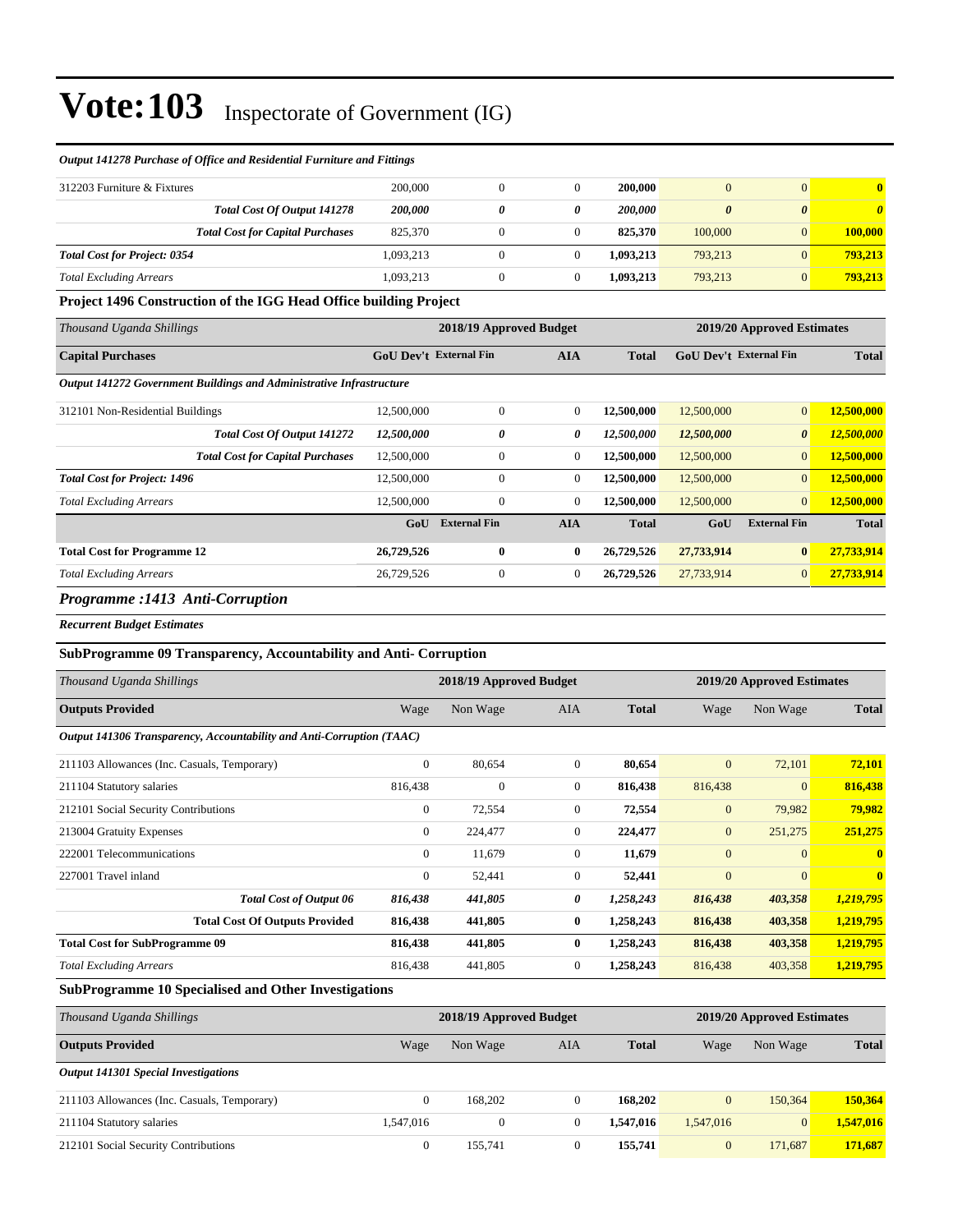| 213004 Gratuity Expenses              | $\mathbf{0}$ | 425,347   | $\mathbf{0}$ | 425,347   | $\mathbf{0}$ | 476,126        | 476,126      |
|---------------------------------------|--------------|-----------|--------------|-----------|--------------|----------------|--------------|
| 222001 Telecommunications             | $\mathbf{0}$ | 22,131    | $\mathbf{0}$ | 22,131    | $\mathbf{0}$ | $\overline{0}$ | $\mathbf{0}$ |
| 224003 Classified Expenditure         | $\mathbf{0}$ | 99,000    | $\mathbf{0}$ | 99,000    | $\mathbf{0}$ | 145,000        | 145,000      |
| 227001 Travel inland                  | $\mathbf{0}$ | 99,368    | $\mathbf{0}$ | 99,368    | $\mathbf{0}$ | $\overline{0}$ | $\mathbf{0}$ |
| 227004 Fuel, Lubricants and Oils      | $\mathbf{0}$ | 52,800    | $\mathbf{0}$ | 52,800    | $\mathbf{0}$ | 114,795        | 114,795      |
| 228002 Maintenance - Vehicles         | $\mathbf{0}$ | 18,900    | $\mathbf{0}$ | 18,900    | $\mathbf{0}$ | 136,989        | 136,989      |
| <b>Total Cost of Output 01</b>        | 1,547,016    | 1,041,489 | 0            | 2,588,505 | 1,547,016    | 1,194,961      | 2,741,977    |
| <b>Total Cost Of Outputs Provided</b> | 1,547,016    | 1,041,489 | $\bf{0}$     | 2,588,505 | 1,547,016    | 1,194,961      | 2,741,977    |
| <b>Total Cost for SubProgramme 10</b> | 1,547,016    | 1,041,489 | $\bf{0}$     | 2,588,505 | 1,547,016    | 1,194,961      | 2,741,977    |
| <b>Total Excluding Arrears</b>        | 1.547.016    | 1,041,489 | $\mathbf{0}$ | 2,588,505 | 1,547,016    | 1,194,961      | 2,741,977    |

## **SubProgramme 11 Decentralised Anti-Corruption Interventions**

| Thousand Uganda Shillings                                | 2018/19 Approved Budget |              |                |              |                | 2019/20 Approved Estimates |              |  |
|----------------------------------------------------------|-------------------------|--------------|----------------|--------------|----------------|----------------------------|--------------|--|
| <b>Outputs Provided</b>                                  | Wage                    | Non Wage     | AIA            | <b>Total</b> | Wage           | Non Wage                   | <b>Total</b> |  |
| Output 141304 Decentralised Anti - corruption programmes |                         |              |                |              |                |                            |              |  |
| 211103 Allowances (Inc. Casuals, Temporary)              | $\overline{0}$          | 877,754      | $\overline{0}$ | 877,754      | $\mathbf{0}$   | 784,666                    | 784,666      |  |
| 211104 Statutory salaries                                | 7,568,280               | $\mathbf{0}$ | $\mathbf{0}$   | 7,568,280    | 7,568,280      | $\overline{0}$             | 7,568,280    |  |
| 212101 Social Security Contributions                     | $\overline{0}$          | 761,915      | $\mathbf{0}$   | 761,915      | $\mathbf{0}$   | 839,921                    | 839,921      |  |
| 213004 Gratuity Expenses                                 | $\overline{0}$          | 2,080,871    | $\overline{0}$ | 2,080,871    | $\mathbf{0}$   | 2,329,293                  | 2,329,293    |  |
| 222001 Telecommunications                                | $\overline{0}$          | 108,267      | $\overline{0}$ | 108,267      | $\mathbf{0}$   | $\overline{0}$             | $\mathbf{0}$ |  |
| 223003 Rent – (Produced Assets) to private entities      | $\mathbf{0}$            | 383,248      | $\mathbf{0}$   | 383,248      | $\mathbf{0}$   | 610,793                    | 610,793      |  |
| 227001 Travel inland                                     | $\overline{0}$          | 994,192      | $\overline{0}$ | 994,192      | $\mathbf{0}$   | 831,921                    | 831,921      |  |
| 228003 Maintenance – Machinery, Equipment & Furniture    | $\overline{0}$          | 37,983       | $\overline{0}$ | 37,983       | $\overline{0}$ | $\overline{0}$             | $\mathbf{0}$ |  |
| <b>Total Cost of Output 04</b>                           | 7,568,280               | 5,244,231    | 0              | 12,812,510   | 7,568,280      | 5,396,595                  | 12,964,874   |  |
| <b>Total Cost Of Outputs Provided</b>                    | 7,568,280               | 5,244,231    | $\bf{0}$       | 12,812,510   | 7,568,280      | 5,396,595                  | 12,964,874   |  |
| <b>Total Cost for SubProgramme 11</b>                    | 7,568,280               | 5,244,231    | $\bf{0}$       | 12,812,510   | 7,568,280      | 5,396,595                  | 12,964,874   |  |
| <b>Total Excluding Arrears</b>                           | 7,568,280               | 5,244,231    | $\theta$       | 12,812,510   | 7,568,280      | 5,396,595                  | 12,964,874   |  |

### **SubProgramme 12 Prosecutions and Civil Litigations**

| Thousand Uganda Shillings                                |                | 2018/19 Approved Budget |                |              | 2019/20 Approved Estimates |              |              |
|----------------------------------------------------------|----------------|-------------------------|----------------|--------------|----------------------------|--------------|--------------|
| <b>Outputs Provided</b>                                  | Wage           | Non Wage                | AIA            | <b>Total</b> | Wage                       | Non Wage     | <b>Total</b> |
| <b>Output 141302 Prosecutions &amp; Civil Litigation</b> |                |                         |                |              |                            |              |              |
| 211103 Allowances (Inc. Casuals, Temporary)              | $\overline{0}$ | 183,701                 | $\overline{0}$ | 183,701      | $\overline{0}$             | 164,219      | 164,219      |
| 211104 Statutory salaries                                | 1,787,257      | $\mathbf{0}$            | $\overline{0}$ | 1,787,257    | 1,787,257                  | $\mathbf{0}$ | 1,787,257    |
| 212101 Social Security Contributions                     | $\overline{0}$ | 179,927                 | $\overline{0}$ | 179,927      | $\overline{0}$             | 198,348      | 198,348      |
| 213004 Gratuity Expenses                                 | $\overline{0}$ | 491,400                 | $\overline{0}$ | 491,400      | $\mathbf{0}$               | 550,065      | 550,065      |
| 222001 Telecommunications                                | $\overline{0}$ | 25,567                  | $\overline{0}$ | 25,567       | $\mathbf{0}$               | $\Omega$     | $\mathbf{0}$ |
| 227001 Travel inland                                     | $\overline{0}$ | 114,799                 | $\overline{0}$ | 114,799      | $\overline{0}$             | $\Omega$     | $\mathbf{0}$ |
| <b>Total Cost of Output 02</b>                           | 1,787,257      | 995,394                 | 0              | 2,782,651    | 1,787,257                  | 912,632      | 2,699,889    |
| <b>Total Cost Of Outputs Provided</b>                    | 1,787,257      | 995,394                 | $\bf{0}$       | 2,782,651    | 1,787,257                  | 912,632      | 2,699,889    |
| <b>Total Cost for SubProgramme 12</b>                    | 1,787,257      | 995,394                 | $\bf{0}$       | 2,782,651    | 1,787,257                  | 912,632      | 2,699,889    |
| <b>Total Excluding Arrears</b>                           | 1,787,257      | 995,394                 | $\overline{0}$ | 2,782,651    | 1,787,257                  | 912,632      | 2,699,889    |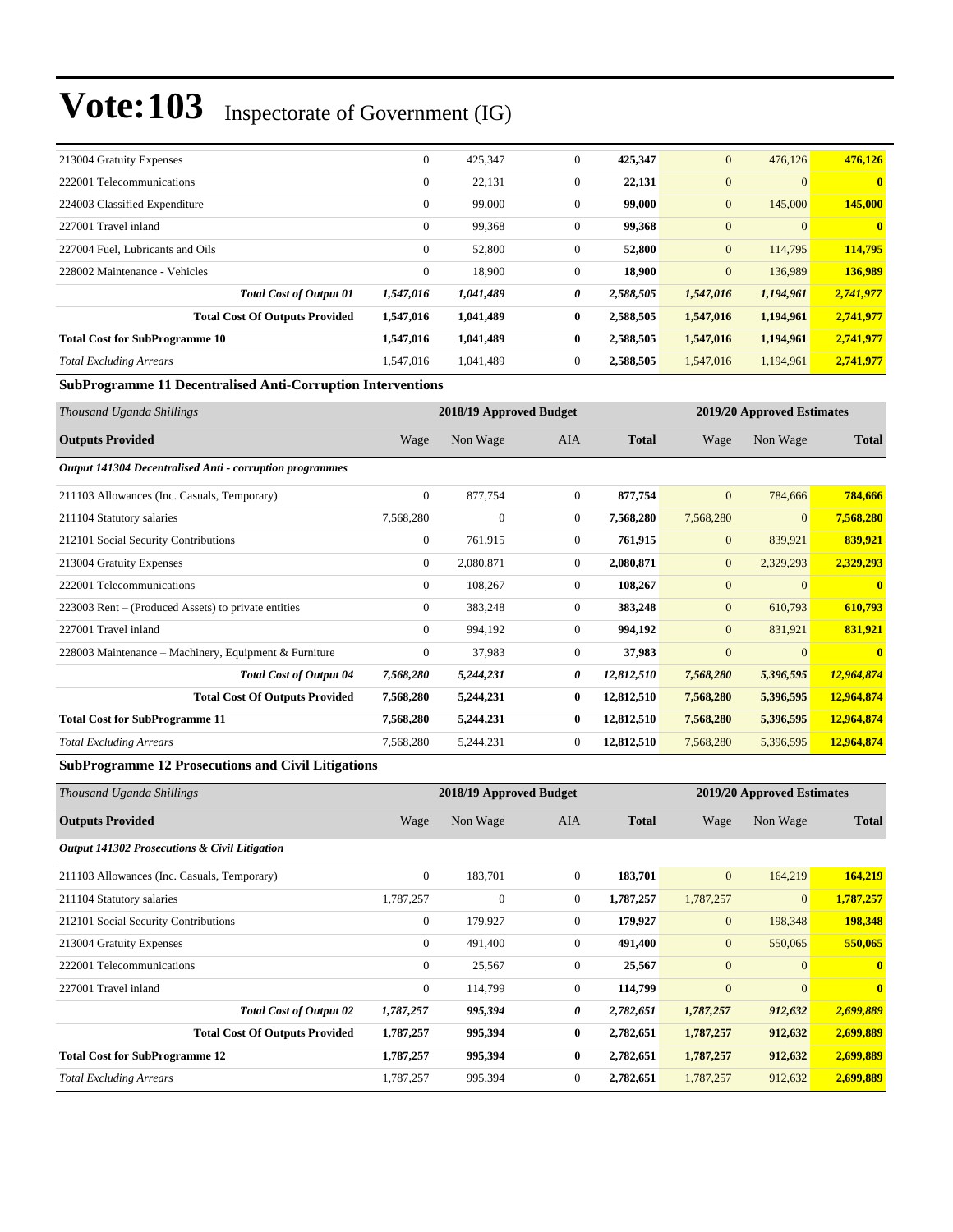## **SubProgramme 13 Enforcement of Leadership Code of Conduct**

| Thousand Uganda Shillings                                  | 2018/19 Approved Budget<br>2019/20 Approved Estimates |              |                |              |                |                 |              |
|------------------------------------------------------------|-------------------------------------------------------|--------------|----------------|--------------|----------------|-----------------|--------------|
| <b>Outputs Provided</b>                                    | Wage                                                  | Non Wage     | <b>AIA</b>     | <b>Total</b> | Wage           | Non Wage        | <b>Total</b> |
| <b>Output 141305 Verification of Leaders' Declarations</b> |                                                       |              |                |              |                |                 |              |
| 211103 Allowances (Inc. Casuals, Temporary)                | $\overline{0}$                                        | 151,323      | $\Omega$       | 151,323      | $\overline{0}$ | 135,274         | 135,274      |
| 211104 Statutory salaries                                  | 1,437,862                                             | $\mathbf{0}$ | $\overline{0}$ | 1,437,862    | 1,437,862      | $\vert 0 \vert$ | 1,437,862    |
| 212101 Social Security Contributions                       | $\mathbf{0}$                                          | 144,753      | $\overline{0}$ | 144,753      | $\mathbf{0}$   | 159,573         | 159,573      |
| 213004 Gratuity Expenses                                   | $\mathbf{0}$                                          | 395,335      | $\theta$       | 395,335      | $\mathbf{0}$   | 442,532         | 442,532      |
| 222001 Telecommunications                                  | $\mathbf{0}$                                          | 20,569       | $\overline{0}$ | 20,569       | $\mathbf{0}$   | $\vert 0 \vert$ | $\mathbf{0}$ |
| 227001 Travel inland                                       | $\mathbf{0}$                                          | 92,096       | $\overline{0}$ | 92,096       | $\overline{0}$ | $\overline{0}$  | $\mathbf{0}$ |
| <b>Total Cost of Output 05</b>                             | 1,437,862                                             | 804,076      | 0              | 2,241,938    | 1,437,862      | 737,379         | 2,175,241    |
| <b>Total Cost Of Outputs Provided</b>                      | 1,437,862                                             | 804,076      | $\bf{0}$       | 2,241,938    | 1,437,862      | 737,379         | 2,175,241    |
| <b>Total Cost for SubProgramme 13</b>                      | 1,437,862                                             | 804,076      | $\bf{0}$       | 2,241,938    | 1,437,862      | 737,379         | 2,175,241    |
| <b>Total Excluding Arrears</b>                             | 1,437,862                                             | 804,076      | $\overline{0}$ | 2,241,938    | 1,437,862      | 737,379         | 2,175,241    |

### **SubProgramme 14 Education and Prevention of Corruption**

| Thousand Uganda Shillings                           | 2018/19 Approved Budget |                |                |              | 2019/20 Approved Estimates |                |                         |
|-----------------------------------------------------|-------------------------|----------------|----------------|--------------|----------------------------|----------------|-------------------------|
| <b>Outputs Provided</b>                             | Wage                    | Non Wage       | AIA            | <b>Total</b> | Wage                       | Non Wage       | <b>Total</b>            |
| <b>Output 141303 Education and Public Awareness</b> |                         |                |                |              |                            |                |                         |
| 211103 Allowances (Inc. Casuals, Temporary)         | $\mathbf{0}$            | 118,529        | $\overline{0}$ | 118,529      | $\mathbf{0}$               | 105,959        | 105,959                 |
| 211104 Statutory salaries                           | 1,183,226               | $\overline{0}$ | $\overline{0}$ | 1,183,226    | 1,183,226                  | $\overline{0}$ | 1,183,226               |
| 212101 Social Security Contributions                | $\boldsymbol{0}$        | 119,118        | $\overline{0}$ | 119,118      | $\mathbf{0}$               | 131,313        | 131,313                 |
| 213004 Gratuity Expenses                            | $\mathbf{0}$            | 325,324        | $\overline{0}$ | 325,324      | $\mathbf{0}$               | 364,162        | 364,162                 |
| 221001 Advertising and Public Relations             | $\mathbf{0}$            | 32,432         | $\overline{0}$ | 32,432       | $\mathbf{0}$               | $\overline{0}$ | $\overline{\mathbf{0}}$ |
| 221002 Workshops and Seminars                       | $\mathbf{0}$            | 39,000         | $\overline{0}$ | 39,000       | $\mathbf{0}$               | $\Omega$       | $\overline{\mathbf{0}}$ |
| 222001 Telecommunications                           | $\overline{0}$          | 16,926         | $\overline{0}$ | 16,926       | $\mathbf{0}$               | $\overline{0}$ | $\overline{\mathbf{0}}$ |
| 227001 Travel inland                                | $\mathbf{0}$            | 76,001         | $\overline{0}$ | 76,001       | $\mathbf{0}$               | $\overline{0}$ | $\overline{\mathbf{0}}$ |
| <b>Total Cost of Output 03</b>                      | 1,183,226               | 727,330        | 0              | 1,910,557    | 1,183,226                  | 601,435        | 1,784,661               |
| <b>Total Cost Of Outputs Provided</b>               | 1,183,226               | 727,330        | $\bf{0}$       | 1,910,557    | 1,183,226                  | 601,435        | 1,784,661               |
| <b>Total Cost for SubProgramme 14</b>               | 1,183,226               | 727,330        | $\bf{0}$       | 1,910,557    | 1,183,226                  | 601,435        | 1,784,661               |
| <b>Total Excluding Arrears</b>                      | 1,183,226               | 727,330        | $\overline{0}$ | 1,910,557    | 1,183,226                  | 601,435        | 1,784,661               |
| N/A                                                 |                         |                |                |              |                            |                |                         |

|                                                  |            |            | <b>External Fin</b> | <b>Total</b> |
|--------------------------------------------------|------------|------------|---------------------|--------------|
| 23,594,403<br><b>Total Cost for Programme 13</b> | 23,594,403 | 23.586.438 | $\bf{0}$            | 23,586,438   |
| 23,594,403<br><b>Total Excluding Arrears</b>     | 23,594,403 | 23,586,438 |                     | 23,586,438   |
|                                                  |            |            |                     |              |

### *Programme :1414 Ombudsman*

*Recurrent Budget Estimates*

#### **SubProgramme 16 Management and Resolution of Complaints**

| Thousand Uganda Shillings                                      |          | 2018/19 Approved Budget |     |              |                | 2019/20 Approved Estimates |              |  |
|----------------------------------------------------------------|----------|-------------------------|-----|--------------|----------------|----------------------------|--------------|--|
| <b>Outputs Provided</b>                                        | Wage     | Non Wage                | AIA | <b>Total</b> | Wage           | Non Wage                   | <b>Total</b> |  |
| Output 141401 Ombudsman Complaints, Policy and Systems Studies |          |                         |     |              |                |                            |              |  |
| 211103 Allowances (Inc. Casuals, Temporary)                    | $\Omega$ | 79.035                  |     | 79,035       | $\overline{0}$ | 64.208                     | 64.208       |  |
| 211104 Statutory salaries                                      | 661,239  | 0                       |     | 661.239      | 661,239        | $\overline{0}$             | 661.239      |  |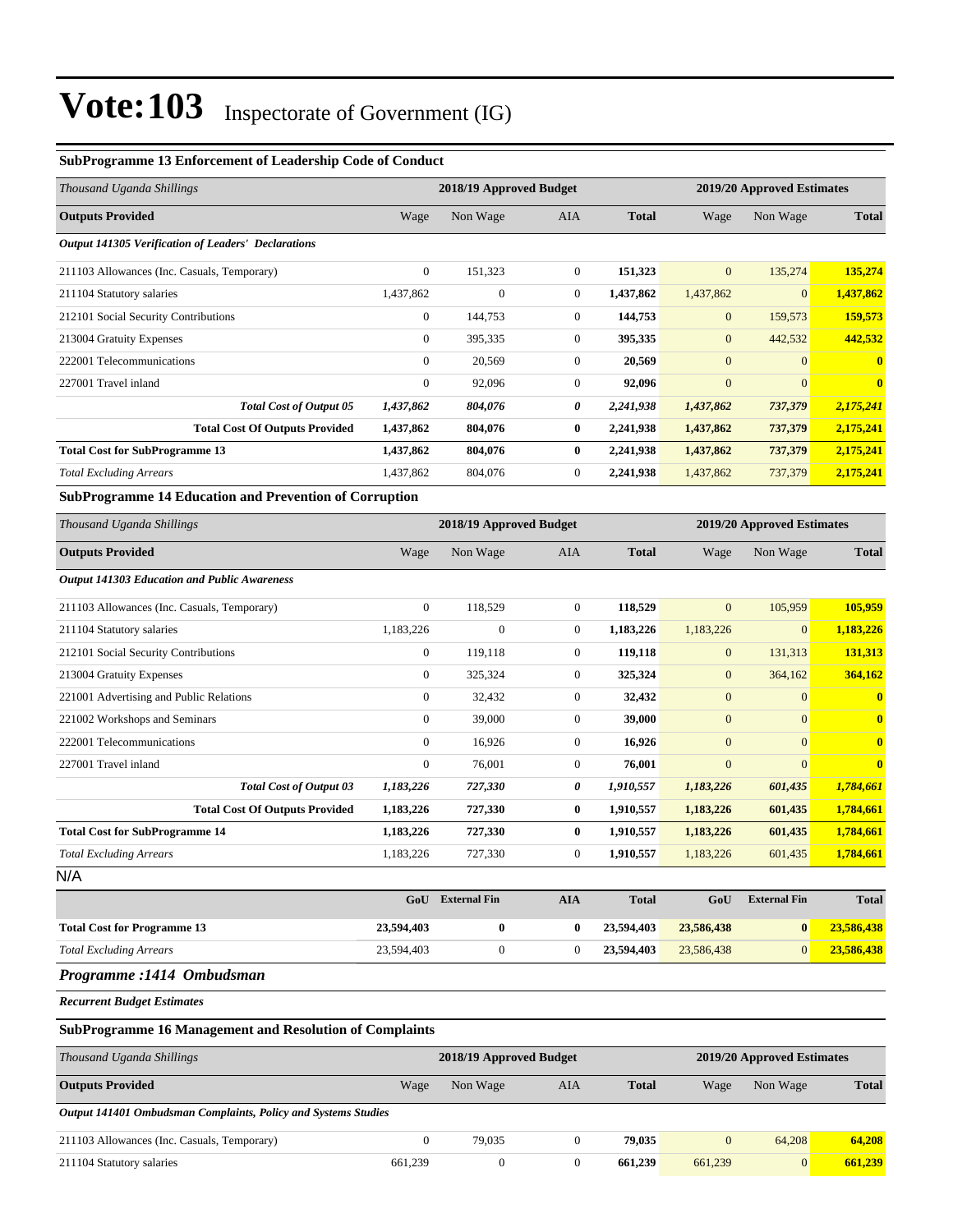| 212101 Social Security Contributions  | $\mathbf{0}$   | 66,124  | $\Omega$       | 66,124    | $\mathbf{0}$     | 68,731         | 68,731       |
|---------------------------------------|----------------|---------|----------------|-----------|------------------|----------------|--------------|
| 213004 Gratuity Expenses              | $\mathbf{0}$   | 198,372 | $\mathbf{0}$   | 198,372   | $\boldsymbol{0}$ | 223,871        | 223,871      |
| 222001 Telecommunications             | $\mathbf{0}$   | 7,325   | $\mathbf{0}$   | 7,325     | $\mathbf{0}$     | $\overline{0}$ | $\mathbf{0}$ |
| 227001 Travel inland                  | $\mathbf{0}$   | 34,925  | $\mathbf{0}$   | 34,925    | $\mathbf{0}$     | $\Omega$       | $\mathbf{0}$ |
| 227004 Fuel, Lubricants and Oils      | $\mathbf{0}$   | 214,795 | $\overline{0}$ | 214,795   | $\overline{0}$   | 52,800         | 52,800       |
| 228002 Maintenance - Vehicles         | $\overline{0}$ | 136.989 | $\Omega$       | 136,989   | $\mathbf{0}$     | 18,900         | 18.900       |
| <b>Total Cost of Output 01</b>        | 661,239        | 737,564 | 0              | 1,398,803 | 661,239          | 428,511        | 1,089,750    |
| <b>Total Cost Of Outputs Provided</b> | 661,239        | 737,564 | $\bf{0}$       | 1,398,803 | 661,239          | 428,511        | 1,089,750    |
| <b>Total Cost for SubProgramme 16</b> | 661,239        | 737,564 | $\mathbf{0}$   | 1,398,803 | 661,239          | 428,511        | 1,089,750    |
| <b>Total Excluding Arrears</b>        | 661,239        | 737,564 | $\mathbf{0}$   | 1.398.803 | 661,239          | 428,511        | 1,089,750    |

## **SubProgramme 17 Systemic Interventions**

| Thousand Uganda Shillings                                      |                  | 2018/19 Approved Budget |                  |              |                  | 2019/20 Approved Estimates |                         |
|----------------------------------------------------------------|------------------|-------------------------|------------------|--------------|------------------|----------------------------|-------------------------|
| <b>Outputs Provided</b>                                        | Wage             | Non Wage                | <b>AIA</b>       | <b>Total</b> | Wage             | Non Wage                   | <b>Total</b>            |
| Output 141401 Ombudsman Complaints, Policy and Systems Studies |                  |                         |                  |              |                  |                            |                         |
| 211103 Allowances (Inc. Casuals, Temporary)                    | $\mathbf{0}$     | 79,035                  | $\overline{0}$   | 79,035       | $\overline{0}$   | 64,208                     | 64,208                  |
| 211104 Statutory salaries                                      | 661,239          | $\mathbf{0}$            | $\overline{0}$   | 661,239      | 661,239          | $\overline{0}$             | 661,239                 |
| 212101 Social Security Contributions                           | 0                | 66,124                  | $\boldsymbol{0}$ | 66,124       | $\mathbf{0}$     | 68,731                     | 68,731                  |
| 213004 Gratuity Expenses                                       | 0                | 198,372                 | $\overline{0}$   | 198,372      | $\mathbf{0}$     | 223,871                    | 223,871                 |
| 222001 Telecommunications                                      | $\overline{0}$   | 7,325                   | $\overline{0}$   | 7,325        | $\overline{0}$   | $\overline{0}$             | $\overline{\mathbf{0}}$ |
| 224003 Classified Expenditure                                  | $\overline{0}$   | 10,000                  | $\overline{0}$   | 10,000       | $\boldsymbol{0}$ | $\overline{0}$             | $\mathbf{0}$            |
| 227001 Travel inland                                           | $\overline{0}$   | 59,456                  | $\overline{0}$   | 59,456       | $\mathbf{0}$     | 48,000                     | 48,000                  |
| 228003 Maintenance - Machinery, Equipment & Furniture          | $\boldsymbol{0}$ | 2,713                   | $\mathbf{0}$     | 2,713        | $\boldsymbol{0}$ | $\mathbf{0}$               | $\mathbf{0}$            |
| <b>Total Cost of Output 01</b>                                 | 661,239          | 423,024                 | 0                | 1,084,264    | 661,239          | 404,811                    | 1,066,050               |
| <b>Total Cost Of Outputs Provided</b>                          | 661,239          | 423,024                 | $\bf{0}$         | 1,084,264    | 661,239          | 404,811                    | 1,066,050               |
| <b>Total Cost for SubProgramme 17</b>                          | 661,239          | 423,024                 | $\bf{0}$         | 1,084,264    | 661,239          | 404,811                    | 1,066,050               |
| <b>Total Excluding Arrears</b>                                 | 661,239          | 423,024                 | $\overline{0}$   | 1,084,264    | 661,239          | 404,811                    | 1,066,050               |
| N/A                                                            |                  |                         |                  |              |                  |                            |                         |
|                                                                | GoU              | <b>External Fin</b>     | <b>AIA</b>       | <b>Total</b> | GoU              | <b>External Fin</b>        | <b>Total</b>            |
| <b>Total Cost for Programme 14</b>                             | 2,483,067        | 0                       | $\bf{0}$         | 2,483,067    | 2,155,800        | $\bf{0}$                   | 2,155,800               |
| <b>Total Excluding Arrears</b>                                 | 2,483,067        | $\boldsymbol{0}$        | $\Omega$         | 2,483,067    | 2,155,800        | $\Omega$                   | 2,155,800               |
|                                                                | GoU              | <b>External Fin</b>     | <b>AIA</b>       | <b>Total</b> | GoU              | <b>External Fin.</b>       | <b>Total</b>            |

**Grand Total for Vote 103 52,806,996 0 0 52,806,996 53,476,152 0 53,476,152** *Total Excluding Arrears* 52,806,996 0 0 **52,806,996** 53,476,152 0 **53,476,152**